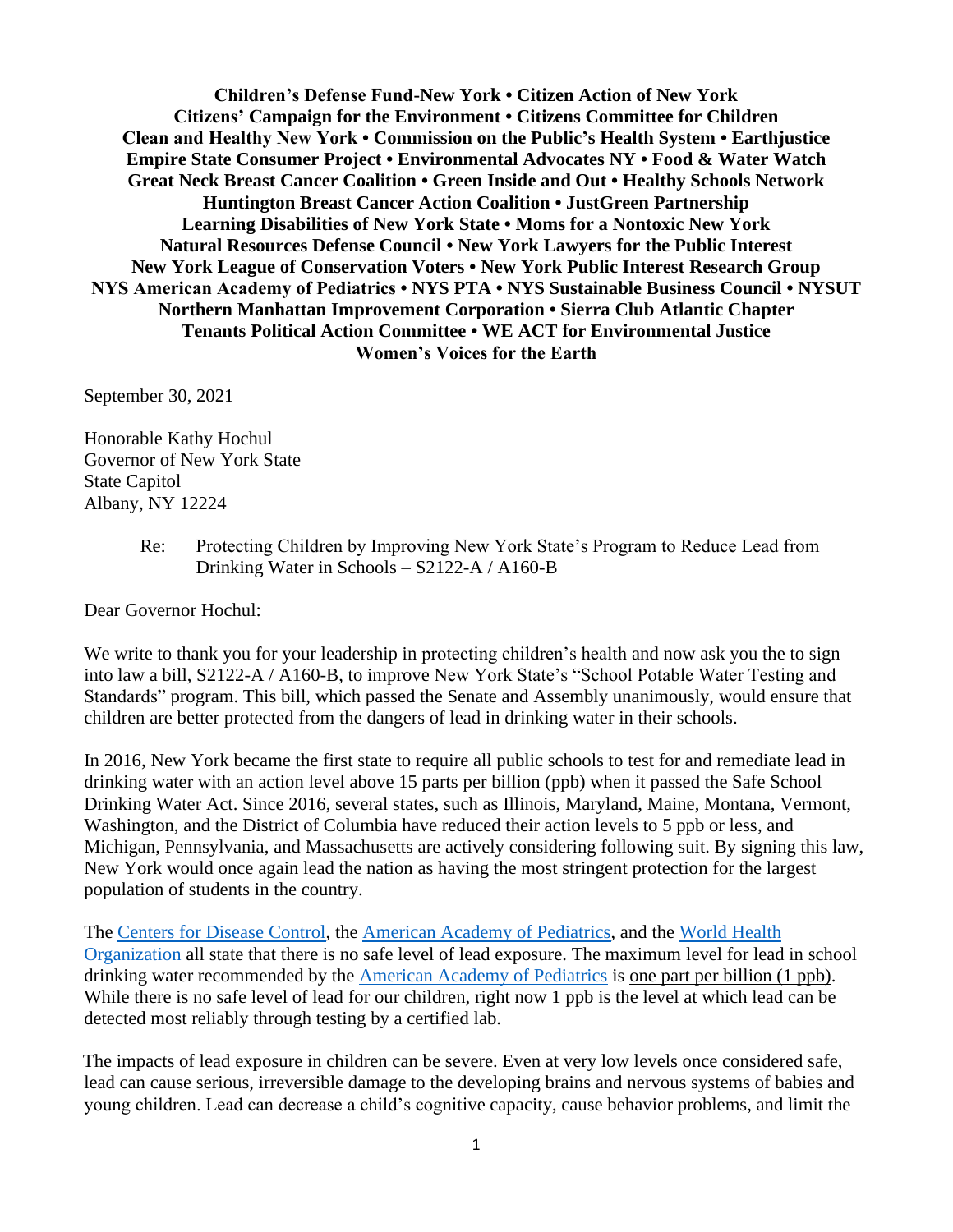ability to concentrate – all of which, in turn, affect the ability to learn and to behave in school and at home. Children with serious lead-related brain impacts are less likely to graduate from high school and are more prone to delinquency, teen pregnancy, violent crime, and incarceration.

The primary source of lead in school drinking water is from plumbing materials – pipes, fixtures, and fittings. There are no truly lead-free plumbing materials.

The bill would improve New York's testing and remediation program in several important ways by:

- reducing the action level from 15 ppb to 5 ppb, closer to the American Academy of Pediatrics recommended action level of 1 ppb;
- increasing the frequency of testing from every five years to every three years;
- eliminating the waiver from testing and remediation for so-called "lead-free" schools (there is still lead in plumbing and fixtures);
- providing funding for remediation from the state's clean water infrastructure fund;
- making clear that if alternate potable water is necessary, it would be provided at no cost to school occupants; and
- requiring the posting of lab reports, obviating the need for FOIL requests.

According to New York State Health Department data, over 400,000 drinking outlets were tested in 2016, and the cost of these initial samples was \$38.3 million. The cost of remediation was \$27.8 million. NYLCV Education Fund (NYLCVEF) volunteer researchers estimate that the cost of remediation for an action level of 5 ppb would be \$30.3 million. The full results of this analysis can be found in the ["5 is](https://nylcvef.org/wp-content/uploads/2021/02/Lead-Report_drinking-water.pdf)  [the New 15"](https://nylcvef.org/wp-content/uploads/2021/02/Lead-Report_drinking-water.pdf) report issued on February 4, 2021.

Given the benefits of a more protective action level and the relatively low cost of achieving it, we ask that you sign this bill. New York State was a leader in 2016, and we look to you for the state to reassume that leadership position and protect our children from drinking lead.

Joan Leary Matthews of the Natural Resources Defense Council can serve as an initial point of contact for our organizations regarding this request. She can be reached at (212) 727-4571 or [jmatthews@nrdc.org\)](mailto:jmatthews@nrdc.org).

Respectfully yours,

| <b>Ben Anderson</b>                                                                                 | Kathryn Capella                                                                                               |
|-----------------------------------------------------------------------------------------------------|---------------------------------------------------------------------------------------------------------------|
| Director of Poverty and Health Policy                                                               | Secretary/Treasurer                                                                                           |
| Children's Defense Fund – New York                                                                  | Learning Disabilities Association of NYS                                                                      |
| Rebecca Garrard                                                                                     | Kathleen Coyle Curtis                                                                                         |
| Legislative Director                                                                                | Founder                                                                                                       |
| <b>Citizen Action of New York</b>                                                                   | Moms for a Nontoxic New York                                                                                  |
| Adrienne Esposito                                                                                   | Joan Leary Matthews, Esq.                                                                                     |
| <b>Executive Director</b>                                                                           | Senior Attorney & Director, Urban Water                                                                       |
| Citizens' Campaign for the Environment                                                              | <b>Natural Resources Defense Council</b>                                                                      |
| Alice Bufkin<br>Director of Policy for Child & Adolescent Health<br>Citizens Committee for Children | Anthony Karefa Rogers-Wright<br>Director of Environmental Justice<br>New York Lawyers for the Public Interest |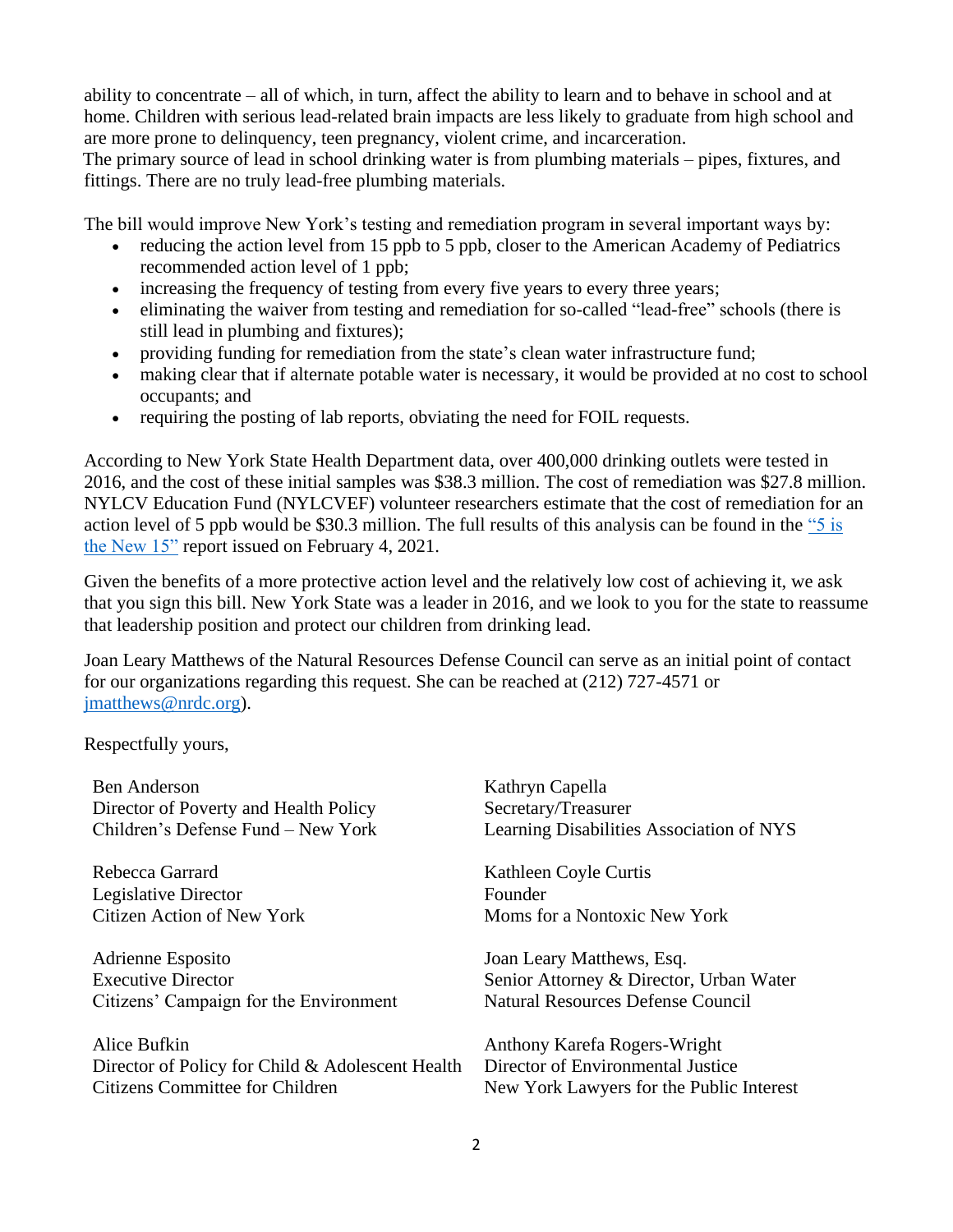Bobbi Wilding Executive Director Clean and Healthy New York

Anthony Feliciano Director Commission on the Public's Health System

Suzanne Novak, Esq. Senior Attorney Earthjustice

Judy Braiman President Empire State Consumer Project

Rob Hayes Director of Clean Water Environmental Advocates NY

Erik Weltman Senior Organizer Food & Water Watch

Laura Weinberg President Great Neck Breast Cancer Coalition

Beth Fiteni Founder & Director Green Inside and Out

Claire Barnett Executive Director Healthy Schools Network

Karen Joy Miller Founder & President Huntington Breast Cancer Action Coalition

Paul Webster Co-Chair JustGreen Partnership Josh Klainberg Senior Vice President New York League of Conservation Voters

Elie Ward Director of Policy & Advocacy NYS American Academy of Pediatrics

Russ Haven, Esq. General Counsel New York Public Interest Research Group

Kyle Belokopitsky Executive Director NYS PTA

Bob Rossi Executive Director NYS Sustainable Business Council

Alithia Rodriguez-Rolon Legislative Director **NYSUT** 

Matthew Chachere, Esq. Staff Attorney Northern Manhattan Improvement Corporation

Caitlin Ferrante Conservation Program Manager Sierra Club Atlantic Chapter

Mike McKee Treasurer Tenants Political Action Committee

Sonal Jessel Director of Policy WE ACT for Environmental Justice

Jamie McConnell Deputy Director Women's Voices for the Earth